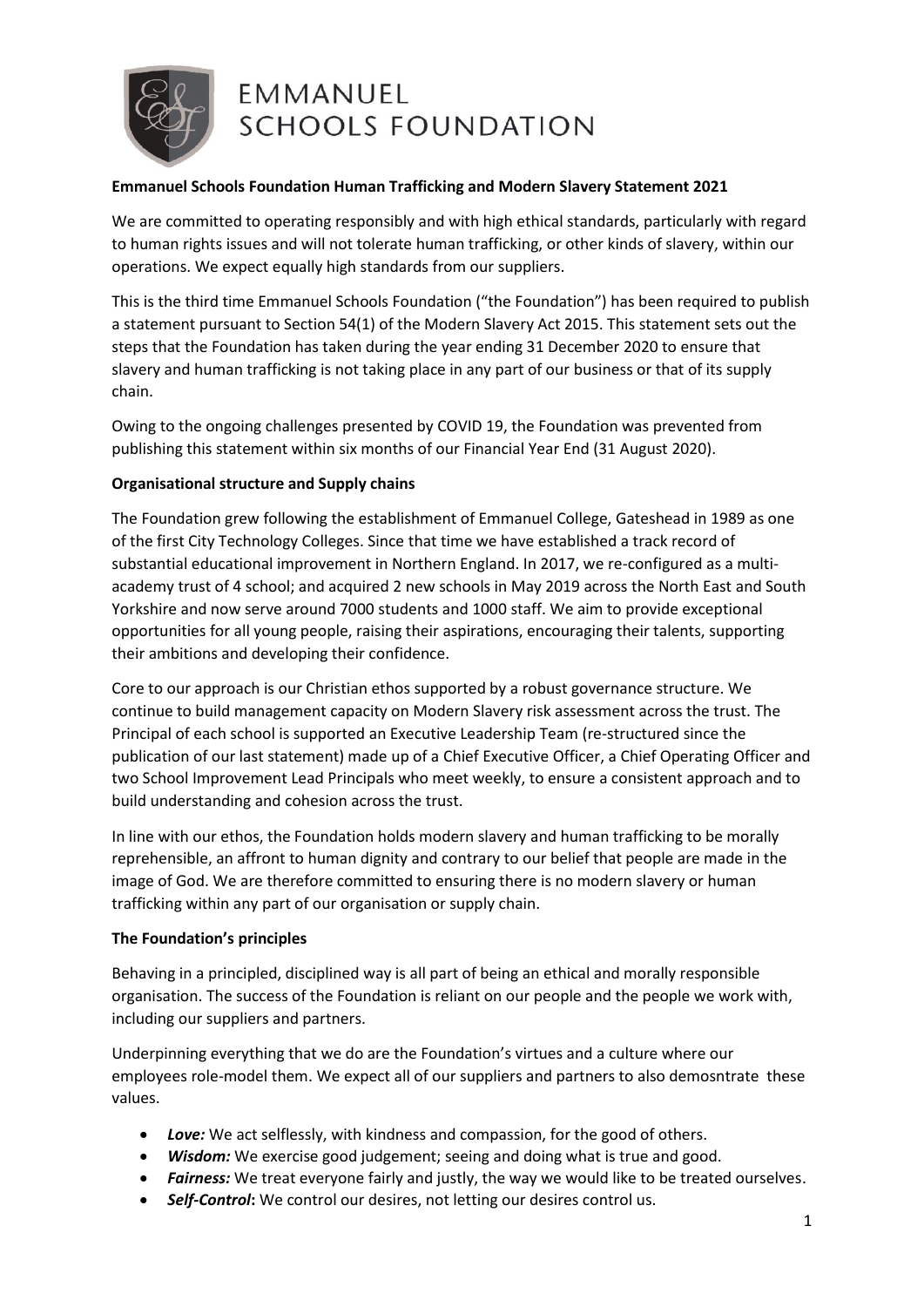

# EMMANUEL **SCHOOLS FOUNDATION**

- *Courage:* We are determined to achieve what is worthwhile even in the face of difficulty.
- *Humility:* We avoid arrogance, being realistic about our strengths and weaknesses.
- *Integrity:* We are honest with ourselves and others, so that our words and actions agree.

# **Risk Management**

The Foundation seeks to examine supplier methods of corporate social responsibility during the tendering and selection process, details of which may vary according to the project. Suppliers to the Foundation are required to fully comply with the Modern Slavery Act 2015 and are confirming that they do so by accepting the Foundation's Terms and Conditions. The Foundation reserves the right to exclude any bidder who has been convicted of an offence under the Modern Slavery Act 2015.

Additionally, we have in place systems to protect whistle blowers.

#### **Procurement and Supply chain management**

A considerable proportion of our procurement is with suppliers who are appointed through means of a tender process. Our supply chains include:

- education equipment, textbooks and resources suppliers
- student and staff uniform suppliers
- ICT equipment and services
- catering services and supplies
- cleaning services and supplies
- peripatetic music services
- supply/agency staff

# **Our policies to resist modern slavery and human trafficking**

We have reviewed our existing policies and procedures in light of the Act. We are confident that our policies promote good behaviour among our colleagues at work and within the Foundation. Our policies and procedures are kept under review to make sure that they reflect the changing needs of the Foundation and of the staff, students and the communities it serves.

Among the policies that we consider give us strength in avoiding modern slavery or human trafficking under the Act in the Foundation are:

- Code of Conduct
- Equality & Diversity Policy
- Anti-Bribery Policy
- Safeguarding Children in Education Policy
- Recruitment Policy
- Whistleblowing Policy

All our academies work towards educating others on slavery & human trafficking through:

- Educating students, for example through the History (slavery, and child labour) & Geography (human trafficking) subject matter.
- Child protection / family support teams, where human trafficking has been highlighted as a high risk and appropriate mitigation has been implemented